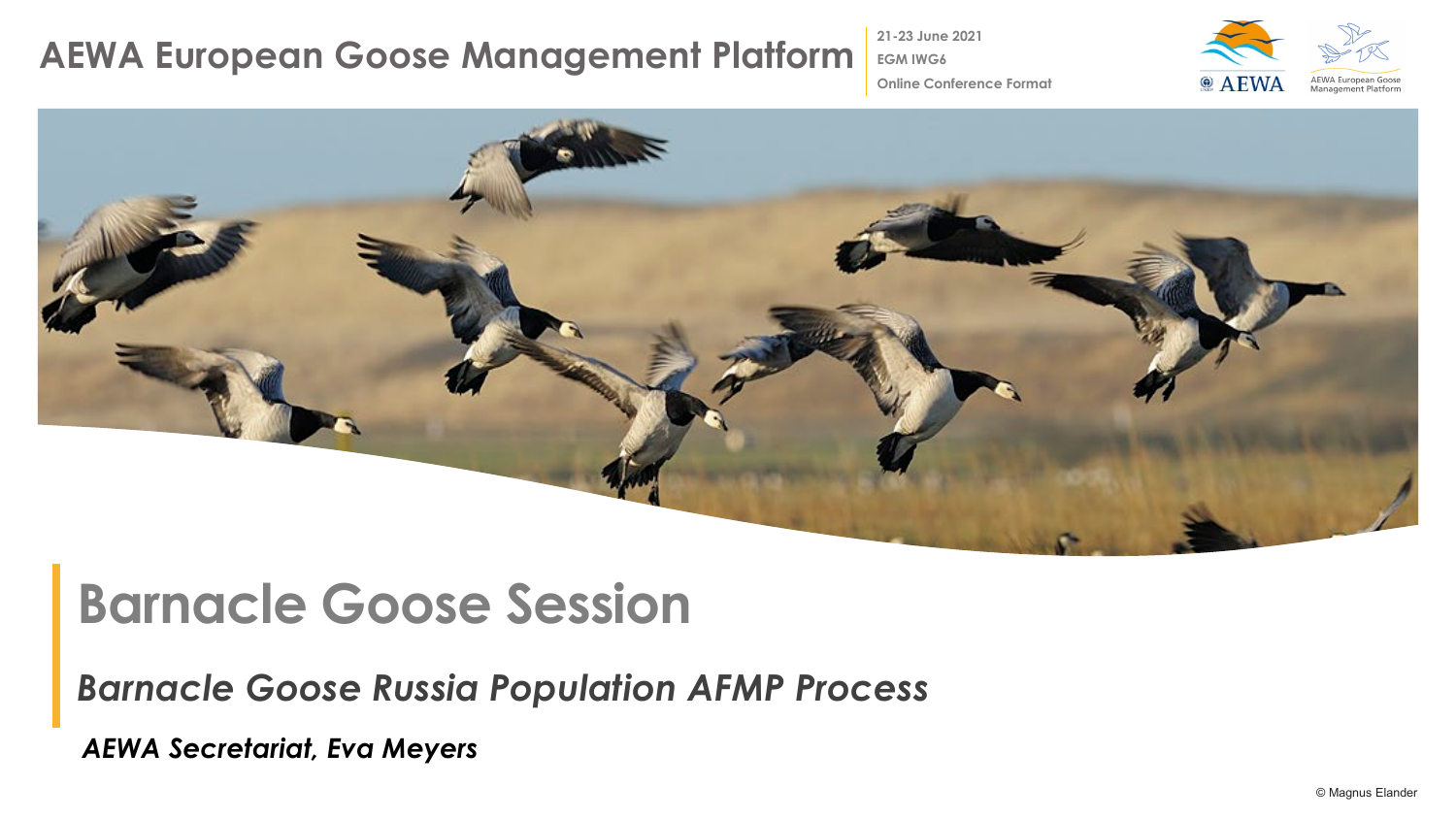## **AEWA European Goose Management Platform**

**21-23 June 2021 EGM IWG6 Online Conference Format**



Barnacle Goose Russia Population AFMP Process

# **PROCESS AND NEXT STEPS**